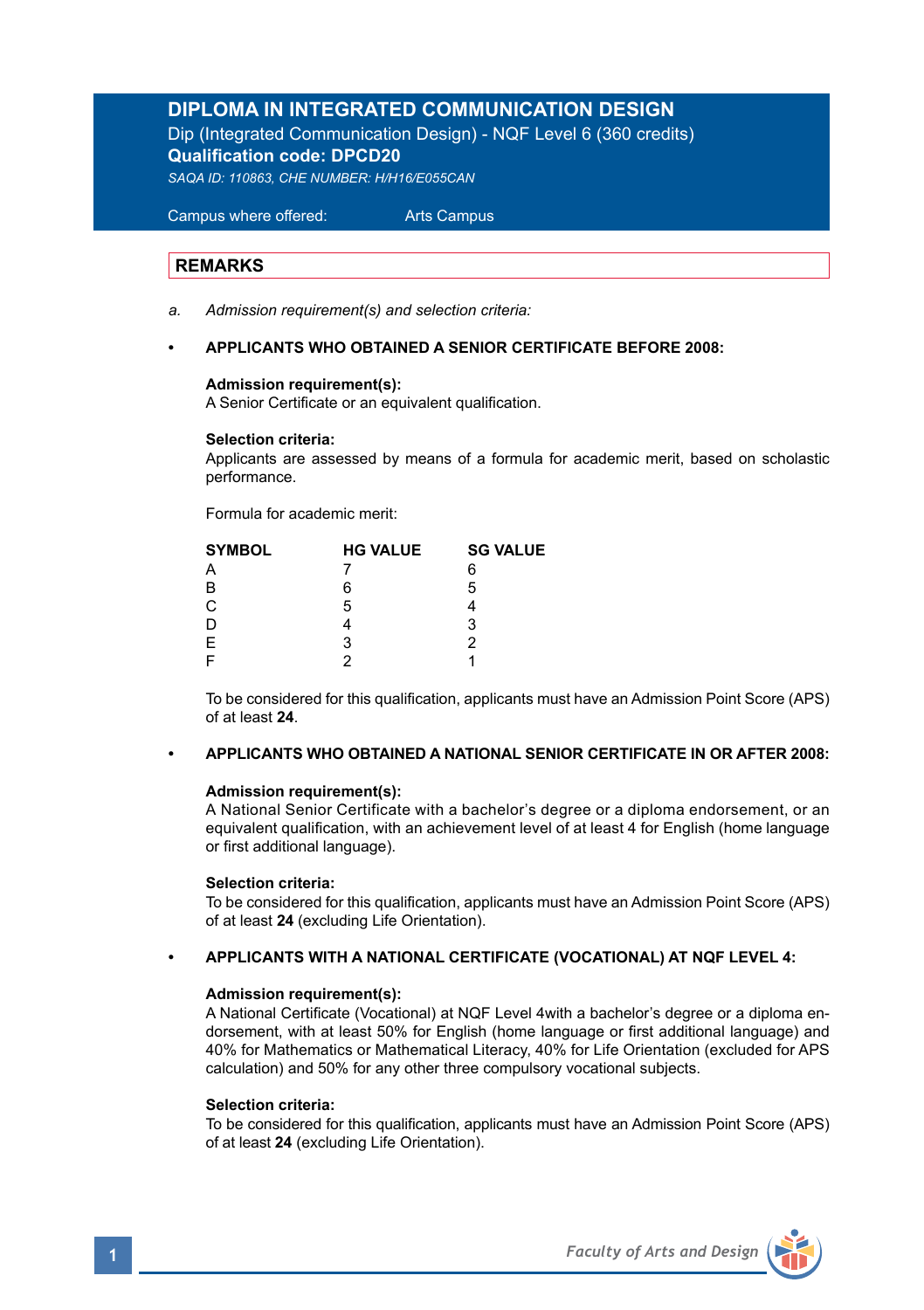*b. Assessment procedure(s):* 

After passing the initial administrative screening, all applicants will sit for additional assessment arranged with the Department of Visual Communication. The purpose of the assessment is to select those applicants who are most likely to be successful in their studies in Communication Design. The University reserves the right to select the best candidates for this programme. Please contact the department for information pertaining to the assessment.

 Acceptance is subject to available capacity according to the Student Enrolment Plan (SEP). Once a programme is full, a waiting list will be in place to provide an opportunity for applicants to fill places of those who did not register on time. Applicants will be informed of their status per official letter from the Office of the Registrar, alternatively, they can check their application status on the TUT website, www.tut.ac.za.

- *c. Recognition of Prior Learning (RPL), equivalence and status:* See Chapter 30 of Students' Rules and Regulations.
- *d. Intake for the qualification:* January only.
- *e. Presentation:* Day classes.
- *f. Minimum duration:* Three years.
- *g. Exclusion and readmission:* See Chapter 2 of Students' Rules and Regulations.
- *h. Work-Integrated Learning I and II:*  See Chapter 5 of the Students' Rules and Regulations for more information.

|                    | <b>CURRICULUM</b>                                                  |              |               |                               |
|--------------------|--------------------------------------------------------------------|--------------|---------------|-------------------------------|
| <b>FIRST YEAR</b>  |                                                                    |              |               |                               |
| <b>CODE</b>        | <b>MODULE</b>                                                      | <b>NOF-L</b> | <b>CREDIT</b> | <b>PREREQUISITE MODULE(S)</b> |
| 32A115D            | Communication for Academic<br>Purposes I (first-semester module)   | (5)          | (10)          |                               |
| AFD105D            | African Design I                                                   | (5)          | (10)          |                               |
| CDR105D            | Communication Design Practice I                                    | (5)          | (10)          |                               |
| CPC125D            | Computer Skills I (block module,<br>offered in the first semester) | (5)          | (10)          |                               |
| <b>IAD105D</b>     | Interaction Design I                                               | (5)          | (20)          |                               |
| ICD105D            | Integrated Communication<br>Design I                               | (5)          | (25)          |                               |
| IFD105D            | Information Design I                                               | (5)          | (15)          |                               |
| <b>INI125D</b>     | Information Literacy I<br>(block module)                           | (5)          | (2)           |                               |
| LFT125D            | Life Skills I (block module)                                       | (5)          | (3)           |                               |
| <b>MDE105D</b>     | Motion Design I                                                    | (5)          | (15)          |                               |
|                    | TOTAL CREDITS FOR THE FIRST YEAR:                                  |              | 120           |                               |
| <b>SECOND YEAR</b> |                                                                    |              |               |                               |
| <b>CODE</b>        | <b>MODULE</b>                                                      | <b>NOF-L</b> | <b>CREDIT</b> | <b>PREREQUISITE MODULE(S)</b> |
| AFD206D            | African Design II                                                  | (6)          | (10)          | African Design I              |
|                    |                                                                    |              |               |                               |

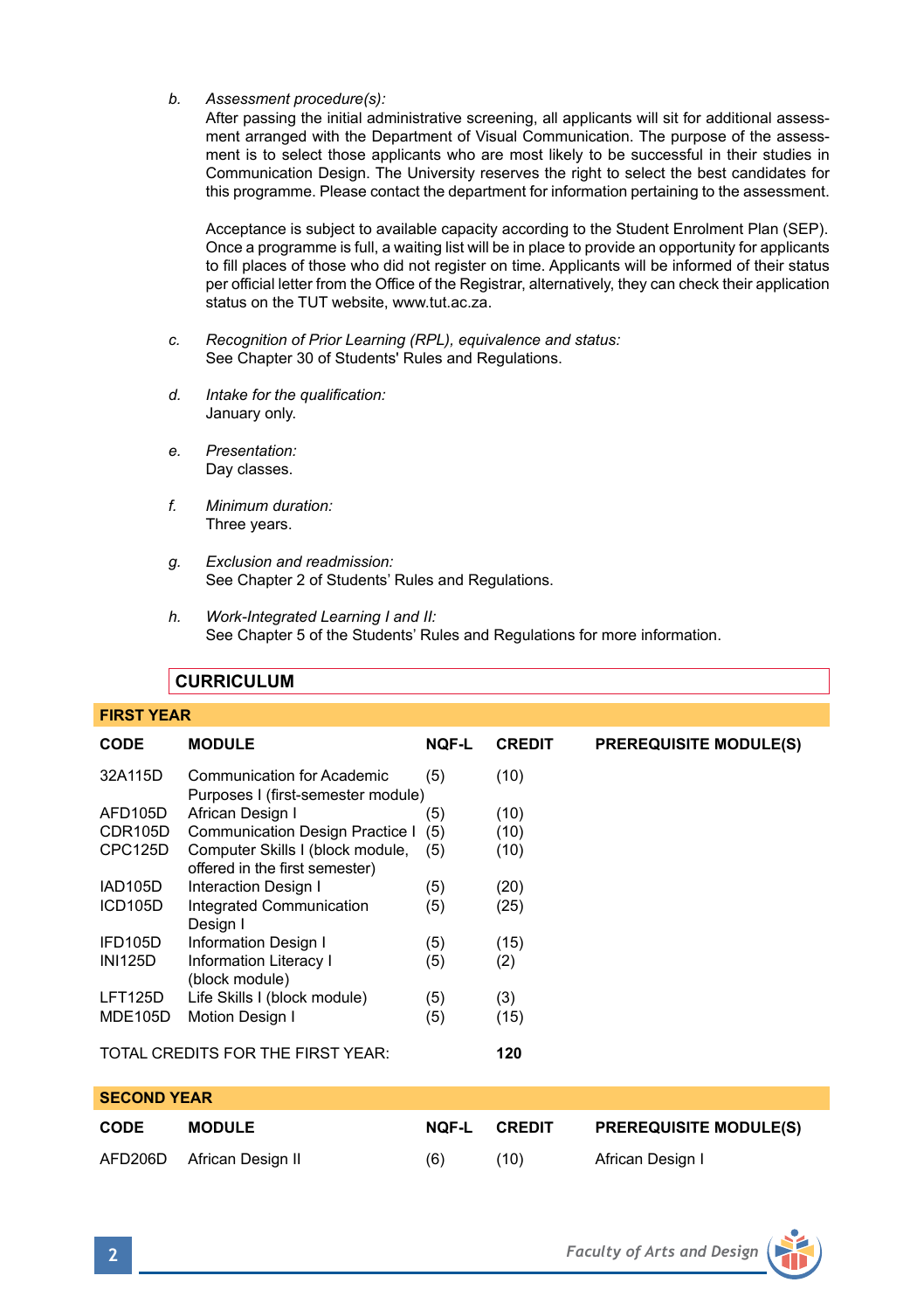| CDR206D        | Communication Design Practice II (6)  |     | (15) | Communication Design Practice I<br>Information Design I<br>Integrated Communication<br>Design I<br>Interaction Design I                                                     |
|----------------|---------------------------------------|-----|------|-----------------------------------------------------------------------------------------------------------------------------------------------------------------------------|
| IAD206D        | Interaction Design II                 | (6) | (15) | Motion Design I<br><b>Communication Design Practice I</b><br>Information Design I<br>Integrated Communication<br>Design I<br>Interaction Design I                           |
| ICD206D        | Integrated Communication<br>Design II | (6) | (25) | Motion Design I<br>Communication Design Practice I<br>Information Design I<br>Integrated Communication<br>Design I<br>Interaction Design I                                  |
| IFD206D        | Information Design II                 | (6) | (15) | Motion Design I<br><b>Communication Design Practice I</b><br><b>Information Design I</b><br>Integrated Communication<br>Design I<br>Interaction Design I<br>Motion Design I |
| MDE206D        | <b>Motion Design II</b>               | (6) | (20) | <b>Communication Design Practice I</b><br>Information Design I<br>Integrated Communication<br>Design I<br>Interaction Design I<br>Motion Design I                           |
| <b>WIG206D</b> | Work-Integrated Learning I            | (6) | (20) |                                                                                                                                                                             |
|                | TOTAL CREDITS FOR THE SECOND YEAR:    |     | 120  |                                                                                                                                                                             |

| <b>THIRD YEAR</b> |                                             |              |               |                                                                                                                                                        |
|-------------------|---------------------------------------------|--------------|---------------|--------------------------------------------------------------------------------------------------------------------------------------------------------|
| <b>CODE</b>       | <b>MODULE</b>                               | <b>NOF-L</b> | <b>CREDIT</b> | <b>PREREQUISITE MODULE(S)</b>                                                                                                                          |
| CDR306D           | <b>Communication Design</b><br>Practice III | (6)          | (10)          | Communication Design Practice II<br>Information Design II<br>Integrated Communication<br>Design II<br>Interaction Design II<br>Motion Design II        |
| IAD306D           | Interaction Design III                      | (6)          | (15)          | Communication Design Practice II<br><b>Information Design II</b><br>Integrated Communication<br>Design II<br>Interaction Design II<br>Motion Design II |
| ICD306D           | Integrated Communication<br>Design III      | (6)          | (25)          | <b>Communication Design Practice II</b><br>Information Design II<br>Integrated Communication<br>Design II<br>Interaction Design II<br>Motion Design II |
| IFD306D           | Information Design III                      | (6)          | (15)          | Communication Design Practice II<br>Information Design II<br>Integrated Communication<br>Design II                                                     |

Motion Design II

Interaction Design II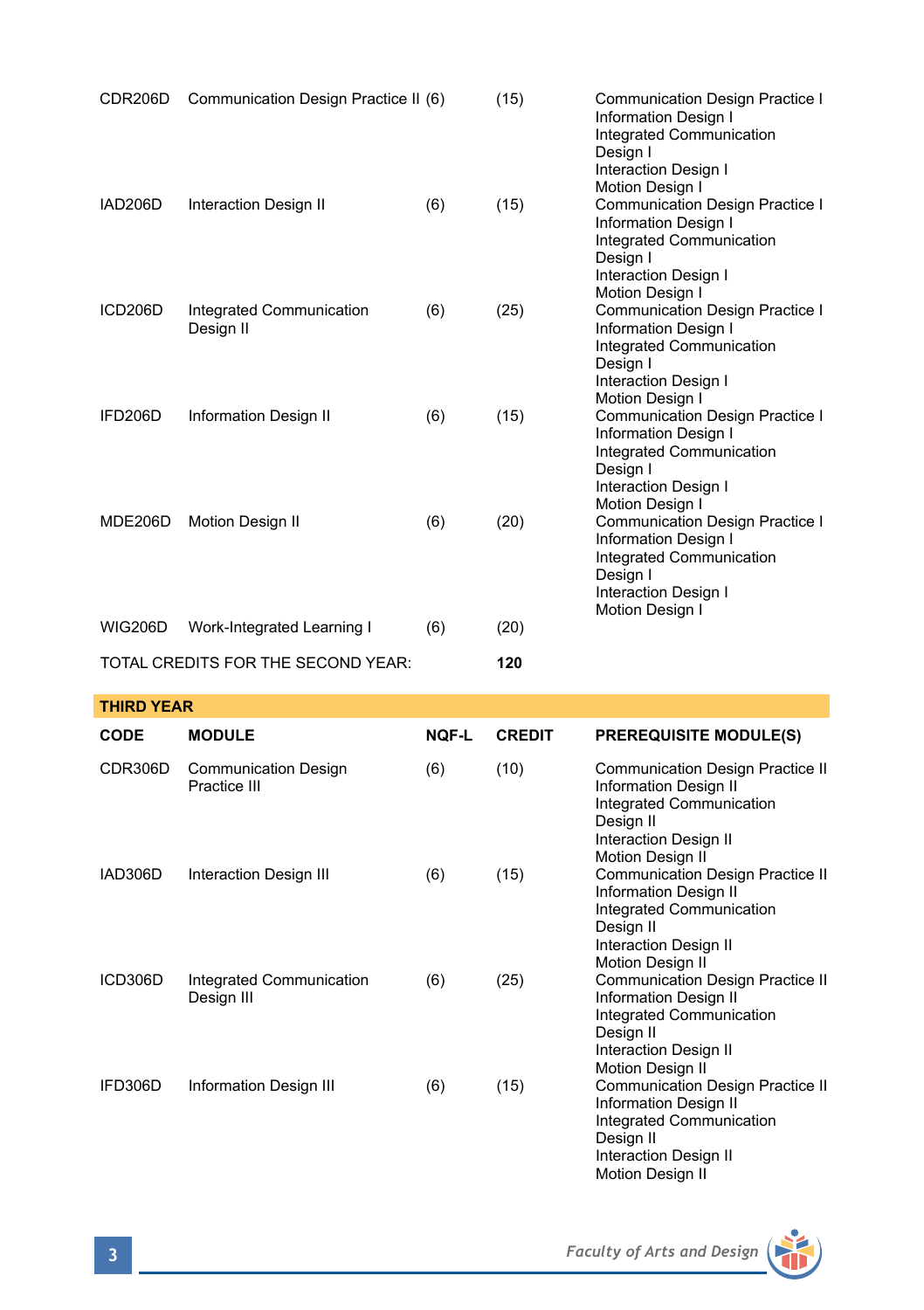**4** *Faculty of Arts and Design*

# Introductory module prepares the student to act in accordance with the professional industry and entrepre-

# neurial requirements within the transdisciplinary communication design environment. (Total notional time: 100

# hours for CDR105D and CDR306D, and 150 hours for CDR206D) **COMMUNICATION FOR ACADEMIC PURPOSES I (32A115D) 1 X 3-HOUR PAPER**

# *(Module custodian: Department of Visual Communication)*

**COMMUNICATION DESIGN PRACTICE III (CDR306D)** *(Module custodian: Department of Visual Communication)*

A workable knowledge of English is an essential skill for any graduate who is required to conduct themselves successfully in a professional working environment. This module will equip students with the competencies required to compose a selection of written texts related to communicating both internally and externally within a professional environment. In addition, the module includes strategies that are essential for the effective communication in various situations, including small groups to avoid unproductive conflict, a multicultural context, etc. (Total notional time: 100 hours)

Design, Interaction Design, Motion Design, and Information Design. (Total notional time: 100 hours) **C**

The syllabus content is subject to change to accommodate industry changes. Please note that a more detailed<br>syllabus is available at the department or in the study quide that is applicable to a particular module. At time o syllabus is availabl publication, the syllabus content was defined as follows:

# **A**

# **AFRICAN DESIGN I (AFD105D) CONTINUOUS ASSESSMENT**

*(Module custodian: Department of Visual Communication)* This module introduces the student to the history, contemporary theory and practice of integrated communication design in an African context. This module comprises of pertinent topics of academic writing skills (to support the Communication for Academic Purposes I module), introduction to Art and Design Traditions, and the African Perspective. (Total notional time: 100 hours)

### **AFRICAN DESIGN II (AFD206D) CONTINUOUS ASSESSMENT**

### *(Module custodian: Department of Visual Communication)*

This module deepens the student's understanding of the history, contemporary theory and practice of design in an African context. Students will be able to demonstrate: detailed knowledge of the main areas of African Design, including an understanding of and the ability to apply the key terms, concepts, facts, principles, rules and theories of African Design to unfamiliar but relevant contexts; that relates to Integrated Communication

# **COMMUNICATION DESIGN PRACTICE I (CDR105D) CONTINUOUS ASSESSMENT COMMUNICATION DESIGN PRACTICE II (CDR206D) CONTINUOUS ASSESSMENT**

| . ביוטו ושאט וואר שטאבוו וטאווטו                                                                                                                                      | uuu |  |  |
|-----------------------------------------------------------------------------------------------------------------------------------------------------------------------|-----|--|--|
| <b>MODULE INFORMATION (OVERVIEW OF SYLLABUS)</b>                                                                                                                      |     |  |  |
| s content is subiect to change to accommodate industry changes. Please note tl<br>vailable at the department or in the study quide that is applicable to a particular |     |  |  |

| MDE306D        | Motion Design III                    | (6) | (15) | <b>Communication Design Practice II</b><br>Information Design II<br>Integrated Communication<br>Design II<br>Interaction Design II<br>Motion Design II |
|----------------|--------------------------------------|-----|------|--------------------------------------------------------------------------------------------------------------------------------------------------------|
| <b>WIG306D</b> | Work-Integrated Learning II          | (6) | (40) | Work-Integrated Learning I                                                                                                                             |
|                | TOTAL CREDITS FOR THE THIRD YEAR:    |     | 120  |                                                                                                                                                        |
|                | TOTAL CREDITS FOR THE QUALIFICATION: |     | 360  |                                                                                                                                                        |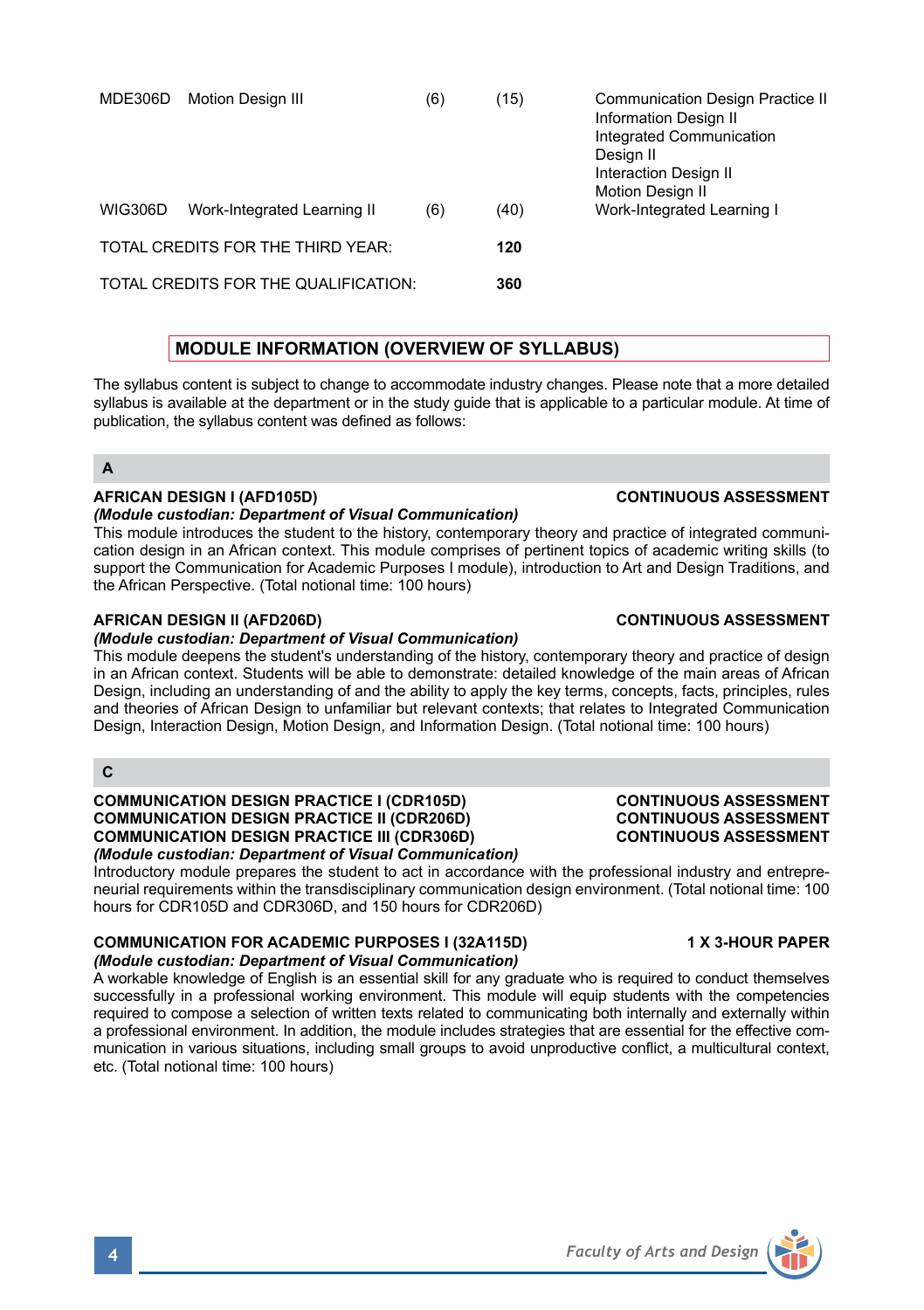# **COMPUTER SKILLS I (CPC125D) CONTINUOUS ASSESSMENT**

## *(Module custodian: Department of Visual Communication)*

In this module, a blended learning approach will be followed, where the mode of delivery is both contact sessions and online learning. The theory component is facilitated online using myTUTor, while practical learning is facilitated through instructor-led and group-paced contact sessions supported by videos and other online content. After completing this module, candidates will be confident computer users with experience in using Graphical User Interface programs, skilled in spreadsheets software and the integration of the Microsoft Office suite, proficient in using the Apple Macintosh Computer and the Mac Operating System (MacOS); and competent in Adobe Creative Suite for applicable design tasks. (Total notional time: 100 hours)

# **INFORMATION DESIGN I (IFD105D) CONTINUOUS ASSESSMENT**

**I**

# *(Module custodian: Department of Visual Communication)*

This module introduce methods that can be used for the visual and textual display of information, by making complex, technical contexts easy to understand and accessible. (Total notional time: 150 hours)

# **INFORMATION DESIGN II (IFD206D) CONTINUOUS ASSESSMENT**

# *(Module custodian: Department of Visual Communication)*

Intermediate methods that can be used for the visual and textual display of information, by making complex, technical contexts easy to understand and accessible. (Total notional time: 150 hours)

# **INFORMATION DESIGN III (IFD306D) CONTINUOUS ASSESSMENT**

# *(Module custodian: Department of Visual Communication)*

Advanced methods that can be used for the visual and textual display of information, by making complex, technical contexts easy to understand and accessible. (Total notional time: 150 hours)

# **INFORMATION LITERACY I (INI125D) CONTINUOUS ASSESSMENT**

# *(Module custodian: Directorate of Library and Information Services)*

Introduction of information literacy. Development of a search strategy and application of a search string to search engines and academic databases. Evaluation of information sources. Ethical and legal use of information. (Total notional time: 20 hours)

#### **INTEGRATED COMMUNICATION DESIGN I (ICD105D) CONTINUOUS ASSESSMENT** *(Module custodian: Department of Visual Communication)*

Students will develop an informed understanding of the principles, methods, and theories at an introductory level, applicable to the creation of integrated design solutions addressing relevant problems in the transdisciplinary field of Communication Design, across the four orders of design. The design principles methods and theories are reflexively applied in four main practice-led projects throughout their year. Each project is centred on a human-centred design process facilitating both tangible and abstract thinking modes through the main design phases. The transdisciplinary design process seeks to engage the community and learn from people. The design process furthermore seeks to disseminate a variety of design thinking techniques in exploring possible design solutions. The student is introduced to the concept of the four orders of design, with the abilities and knowledge developed in the related modules of Motion Design, Interaction Design and Information Design reflexively integrated in the four projects, supported by appropriate theoretical frameworks. The contexts and themes of these projects will be informed by the lenses of socio-economic, socio-ethical and socio-ecological across the four orders of design, taking cognisance of the knowledge gained in the African Design and Integrated Communication Design Practice Modules. (Total notional time: 250 hours)

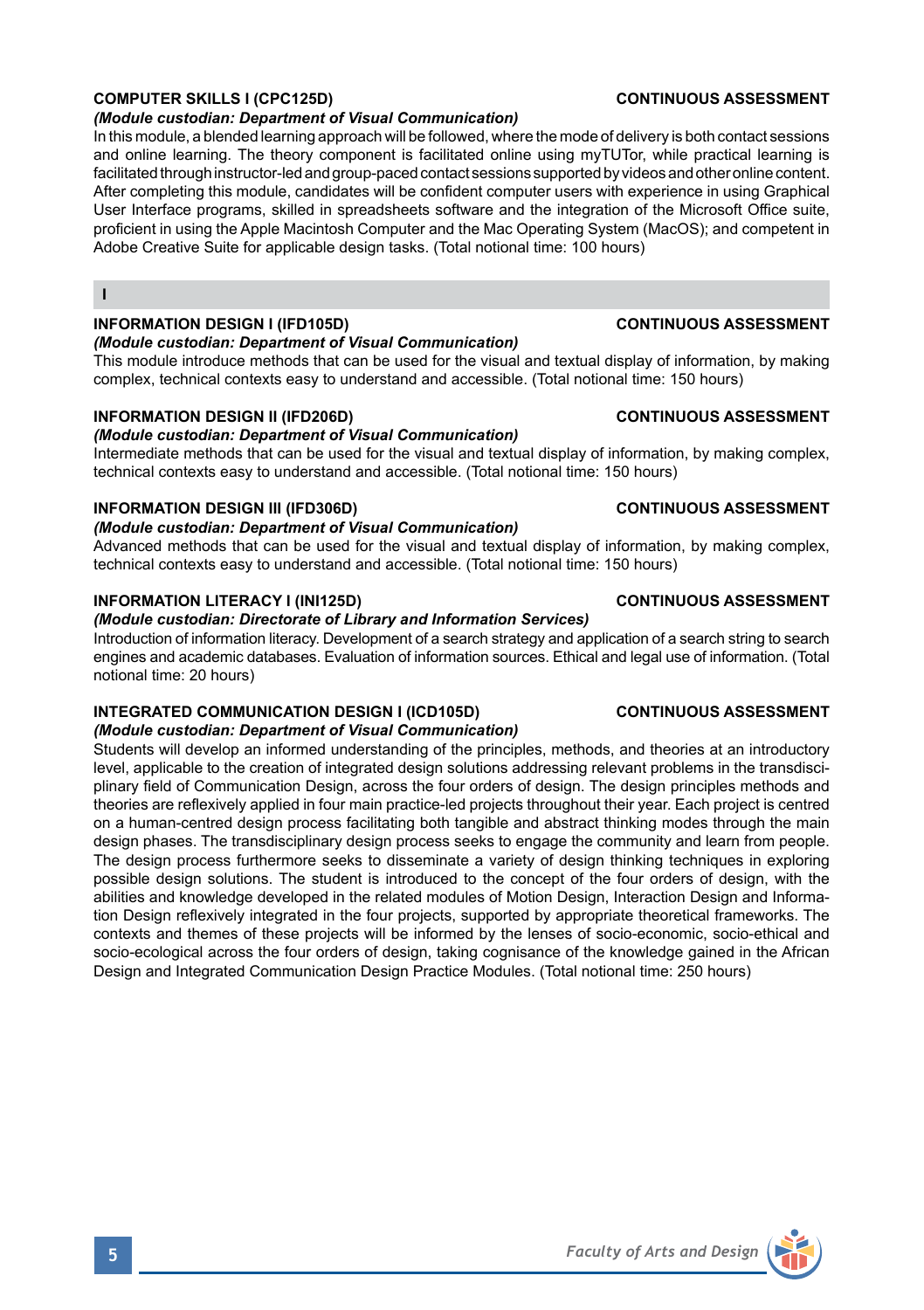# **INTEGRATED COMMUNICATION DESIGN II (ICD206D) CONTINUOUS ASSESSMENT**

#### *(Module custodian: Department of Visual Communication)*

Demonstrate detailed knowledge of the principles, methods, and theories at an intermediate level, applicable to the creation of integrated design solutions addressing relevant problems in the transdisciplinary field of Communication Design. The design principles methods and theories are reflexively applied in four main practice-led projects throughout their year. Each project is centred on a human-centered design process facilitating both tangible and abstract thinking modes through the main design phases. The transdisciplinary design process seeks to engage the community and learn from people. The design process furthermore seeks to disseminate a variety of design thinking techniques in exploring possible design solutions. The student is introduced to the concept of the four orders of design, with the abilities and knowledge developed in the related modules of Motion Design, Interaction Design and Information Design reflexively integrated in the four projects, supported by appropriate theoretical frameworks. The contexts and themes of these projects will be informed by the lenses of the socio-economic, socio-ethical and socio-ecological across the four orders of design, taking cognisance of the knowledge gained in the African Design and Integrated Communication Design Practice Modules. (Total notional time: 250 hours)

# **INTEGRATED COMMUNICATION DESIGN III (ICD306D) CONTINUOUS ASSESSMENT**

# *(Module custodian: Department of Visual Communication)*

Demonstrate detailed knowledge of the principles, methods, and theories at an intermediate level, applicable to the creation of integrated design solutions, addressing relevant problems in the transdisciplinary field of Communication Design, across the four orders of design. The design principles methods and theories are reflexively applied in four main practice-led projects throughout their year. Each project is centred on a human-centered design process facilitating both tangible and abstract thinking modes through the main design phases. The transdisciplinary design process seeks to engage the community and learn from people. The design process furthermore seeks to disseminate a variety of design thinking techniques in exploring possible design solutions. The student is introduced to the concept of the four orders of design, with the abilities and knowledge developed in the related modules of Motion Design, Interaction Design and Information Design reflexively integrated in the four projects, supported by appropriate theoretical frameworks. The contexts and themes of these projects will be informed by the lenses of the socioeconomic, socio-ethical and socioecological across the four orders of design, taking cognisance of the knowledge gained in the African Design and Integrated Communication Design Practice Modules. (Total notional time: 250 hours)

## **INTERACTION DESIGN I (IAD105D) CONTINUOUS ASSESSMENT**

## *(Module custodian: Department of Visual Communication)*

This module provides basic understanding of the creation of meaningful interaction-based relationships and experiences for people with/through the products and/or services that they use (i.e. computers, mobile devices and appliances) by introducing the student to appropriate interaction design methods. The module is further aligned to the contexts and themes of the projects in the Integrated Communication Design module that will be informed by the lenses of the socio-economic, socio-ethical and socio-ecological across the four orders of design. The software and technical skills obtained in this module will be applied in the projects of the Integrated Communication Design module. (Total notional time: 200 hours)

# **INTERACTION DESIGN II (IAD206D) CONTINUOUS ASSESSMENT**

# *(Module custodian: Department of Visual Communication)*

This module provides qualifying students with an informed understanding of the creation of meaningful interaction-based relationships and experiences for people with/through the products and/or services that they use (i.e. computers, mobile devices and appliances) by further developing appropriate design methods. The module is further aligned to the contexts and themes of the projects in the Integrated Communication Design module that will be informed by the lenses of the socio-economic, socio-ethical and socio-ecological across the four orders of design. The software and technical skills obtained in this module will be applied in the projects of the Integrated Communication Design module. (Total notional time: 150 hours)